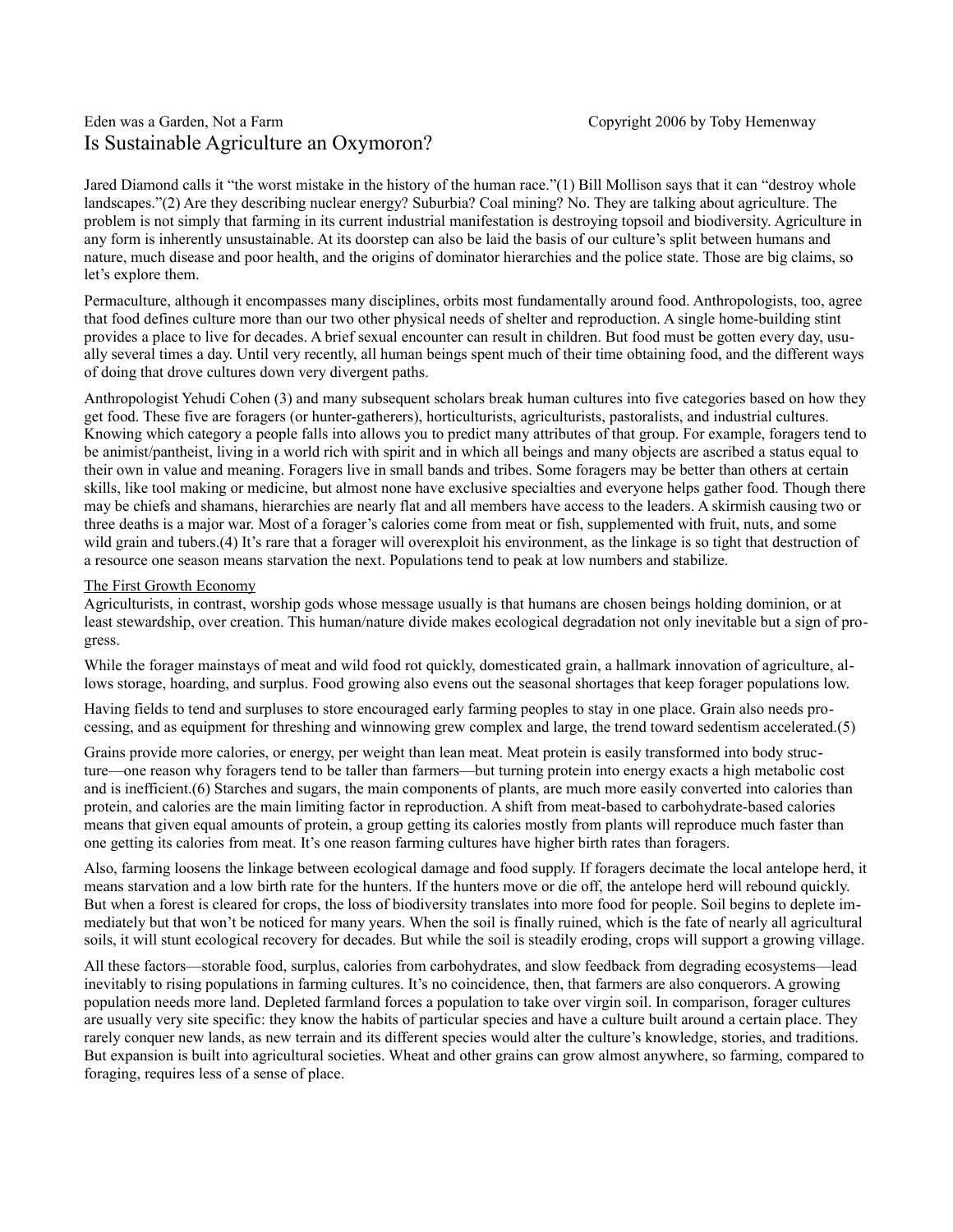Even if we note these structural problems with agriculture, the shift from foraging at first glance seems worth it because—so we are taught—agriculture allows us the leisure to develop art, scholarship, and all the other luxuries of a sophisticated culture. This myth still persists even though for 40 years anthropologists have compiled clear evidence to the contrary. A skilled gatherer can amass enough wild maize in three and a half hours to feed herself for ten days. One hour of labor can yield a kilogram of wild einkorn wheat.(7) Foragers have plenty of leisure for non-survival pleasures. The art in the caves at Altamira and Lascaux, and other early examples are proof that agriculture is not necessary for a complex culture to develop. In fact, forager cultures are far more diverse in their arts, religions, and technologies than agrarian cultures, which tend to be fairly similar.(3) And as we know, industrial society allows the least diversity of all, not tolerating any but a single global culture.

### A Life of Leisure

We're also taught that foragers' lives are "nasty, brutish, and short," in Hobbes's famous characterization. But burial sites at Dickson Mounds, an archaeological site in Illinois that spans a shift from foraging to maize farming, show that farmers there had 50% more tooth problems typical of malnutrition, four times the anemia, and an increase in spine degeneration indicative of a life of hard labor, compared to their forager forebears at the site.(8) Lifespan decreased from an average of 26 years at birth for foragers to 19 for farmers. In prehistoric Turkey and Greece, heights of foragers averaged 5'-9" in men and 5'-5" in women, and plummeted five inches after the shift to agriculture (1). The Turkish foragers' stature is not yet equaled by their descendants. In virtually all known examples, foragers had better teeth and less disease than subsequent farming cultures at the same site. Thus the easy calories of agriculture were gained at the cost of good nutrition and health.

We think of hunter-gatherers as grimly weathering frequent famine, but agriculturists fare worse there, too. Foragers, with lower population densities, a much more diverse food supply, and greater mobility, can find some food in nearly any conditions. But even affluent farmers regularly experience famine. The great historian Fernand Braudel (9) shows that even comparatively wealthy and cultured France suffered country-wide famines 10 times in the tenth century, 26 in the eleventh, 2 in the twelfth, 4 in the fourteenth, 7 in the fifteenth, 13 in the sixteenth, 11 in the seventeenth, and 16 in the eighteenth century. This does not include the countless local famines that occurred in addition to the widespread ones. Agriculture did not become a reliable source of food until fossil fuels gave us the massive energy subsidies needed to avoid shortfalls. When farming can no longer be subsidized by petrochemicals, famine will once again be a regular visitor.

Agriculture needs more and more fuel to supply the population growth it causes. Foragers can reap as many as 40 calories of food energy for every calorie they expend in gathering. They don't need to collect and spread fertilizer, irrigate, terrace, or drain fields, all of which count against the energy gotten from food. But ever since crops were domesticated, the amount of energy needed to grow food has steadily increased. A simple iron plow requires that millions of calories be burned for digging, moving, and smelting ore. Before oil, one plow's forging meant that a dozen trees or more were cut, hauled, and converted to charcoal for the smithy. Though the leverage that a plow yields over its life may earn back those calories as human food, all that energy is robbed from the ecosystem and spent by humans.

Farming before oil also depended on animal labor, demanding additional acreage for feed and pasture and compounding the conversion of ecosystem into people. Agriculture's caloric yield dipped into the negative centuries ago, and the return on energy has continued to degrade until we now use an average of 4 to 10 calories for each calorie of food energy.

So agriculture doesn't just require cropland. It needs inputs from vast additional acreages for fertilizer, animal feed, fuel and ore for smelting tools, and so on. Farming must always drain energy and diversity from the land surrounding cultivation, degrading more and more wilderness.

Wilderness is a nuisance for agriculturists, a source of pest animals and insects, as well as land that's just "going to waste." It will constantly be destroyed. Combine this with farming's surplus of calories and its need for large families for labor, and the birth rate will rise geometrically. Under this brutal calculus of population growth and land hunger, Earth's ecosystems will increasingly and inexorably be converted into human food and food-producing tools.

Forager cultures have a built-in check on population, since the plants and animals they depend on cannot be over-harvested without immediate harm. But agriculture has no similar structural constraint on over-exploitation of resources. Quite the opposite is true. If one farmer leaves land fallow, the first neighbor to farm it gains an advantage. Agriculture leads to both a food race and population explosion. (I cannot help but wonder if eating high on the food chain via meat, since it will reduce population, is ultimately a more responsible act than eating low on the food chain with grains, which will promote larger populations. At some point humans need to get the message to slow their breeding.)

We can pass laws to stop some of the harm agriculture does, but these rules will reduce harvests. As soon as food gets tight, the laws will be repealed. There are no structural constraints on agriculture's ecologically damaging tendencies.

All this means that agriculture is fundamentally unsustainable.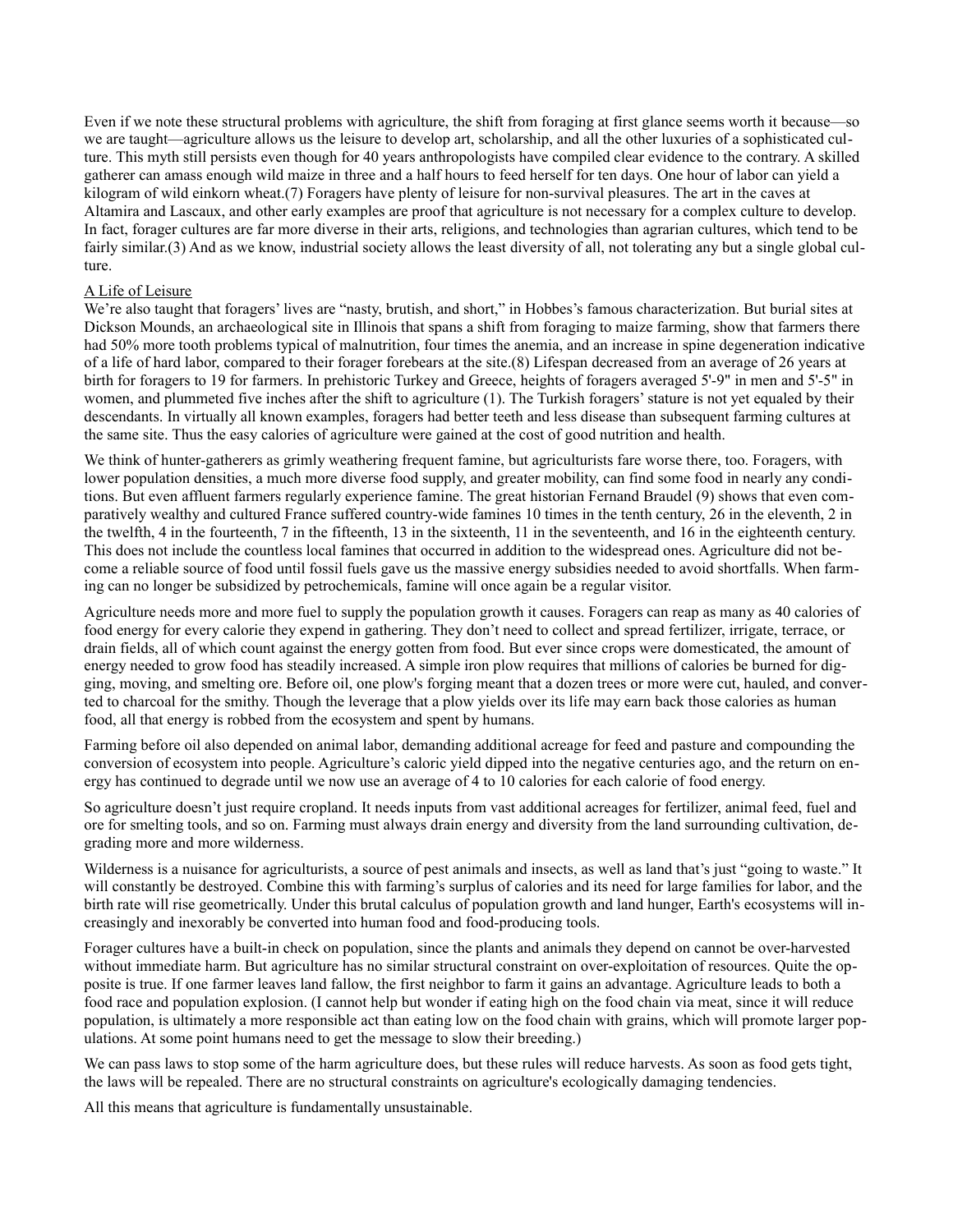The damage done by agriculture is social and political as well. A surplus, rare and ephemeral for foragers, is a principal goal of agriculture. A surplus must be stored, which requires technology and materials to build storage, people to guard it, and a hierarchical organization to centralize the storage and decide how it will be distributed. It also offers a target for local power struggles and theft by neighboring groups, increasing the scale of wars. With agriculture, power thus begins its concentration into fewer and fewer hands. He who controls the surplus controls the group. Personal freedom erodes naturally under agriculture.

The endpoint of Cohen's cultural continuum is industrial society. Industrialism is really a gloss on agriculture, since industry is dependent on farming to provide low-cost raw materials that can be "value-added," a place to externalize pollution and other costs, and a source of cheap labor. Industrial cultures have enormous ecological footprints, low birth rates, and high labor costs, the result of lavishing huge quantities of resources—education, complex infrastructure, layers of government and legal structures, and so on—upon each person. This level of complexity cannot be maintained from within itself. The energy and resources for it must be siphoned from outlying agricultural regions. Out there lie the simpler cultures, high birth rates, and resulting low labor costs that must subsidize the complexity of industry.

An industrial culture must also externalize costs upon rural places via pollution and export of wastes. Cities ship their waste to rural areas. Industrial cultures subsidize and back tyrannical regimes to keep resource prices and labor costs low. These tendencies explain why, now that the US has shifted from an agrarian base to an industrial one, Americans can no longer afford to consume products made at home and must turn to agrarian countries, such as China and Mexico, or despotic regimes, such as Saudi Arabia's, for low-cost inputs. The Third World is where the First World externalizes the overwhelming burden of maintaining the complexity of industrialism. But at some point there will be no place left to externalize to.

## Horticulture to the Rescue

As I mentioned, Cohen locates another form of culture between foraging and agriculture. These are the horticulturists, who use simple methods to raise useful plants and animals. Horticulture in this sense is difficult to define precisely, because most foragers tend plants to some degree, most horticulturists gather wild food, and at some point between digging stick and plow a people must be called agriculturists. Many anthropologists agree that horticulture usually involves a fallow period, while agriculture overcomes this need through crop rotation, external fertilizers, or other techniques. Agriculture is also on a larger scale. Simply put, horticulturists are gardeners rather than farmers.

Horticulturists rarely organize above the tribe or small village level. Although they are sometimes influenced by the monotheism, sky gods, and messianic messages of their agricultural neighbors, horticulturists usually retain a belief in earth spirits and regard the Earth as a living being. Most horticultural societies are far more egalitarian than agriculturists, lacking despots, armies, and centralized control hierarchies.

Horticulture is the most efficient method known for obtaining food, measured by return on energy invested. Agriculture can be thought of as an intensification of horticulture, using more labor, land, capital, and technology. This means that agriculture, as noted, usually consumes more calories of work and resources than can be produced in food, and so is on the wrong side of the point of diminishing returns. That's a good definition of unsustainability, while horticulture is probably on the positive side of the curve. Godesky (10) believes this is how horticulture can be distinguished from agriculture. It may take several millennia, as we are learning, but agriculture will eventually deplete planetary ecosystems, and horticulture might not.

Horticulturists use polycultures, tree crops, perennials, and limited tillage, and have an intimate relationship with diverse species of plants and animals. This sounds like permaculture, doesn't it? Permaculture, in its promotion of horticultural ideals over those of agriculture, may offer a road back to sustainability. Horticulture has structural constraints against large population, hoarding of surplus, and centralized command and control structures. Agriculture inevitably leads to all of those.

### A Steep Price

We gave up inherently good health as well as immense personal freedoms when we embraced agriculture. I once thought of achievements such as the Hammurabic Code, Magna Carta, and Bill of Rights as mileposts on humanity's road to a just and free society. But I'm beginning to view them as ever larger and more desperate dams to hold back the swelling tide of abuses of human rights and the centralization of power that are inherent in agricultural and industrial societies. Agriculture results, always, in concentration of power by the elite. That is the inevitable result of the large storable surplus that is at the heart of agriculture.

It is no accident that permaculture's third ethic wrestles with the problem of surplus. Many permaculturists have come to understand that Mollison's simple injunction to share the surplus barely scratches the surface of the difficulty. This is why his early formulation has often been modified into a slightly less problematic "return the surplus" or "reinvest the surplus," but the fact that these versions have not yet stabilized into a commonly held phrasing as have the other two ethics, "Care for the Earth" and "Care for People," tells me that permaculturists have not truly come to grips with the problem of surplus.